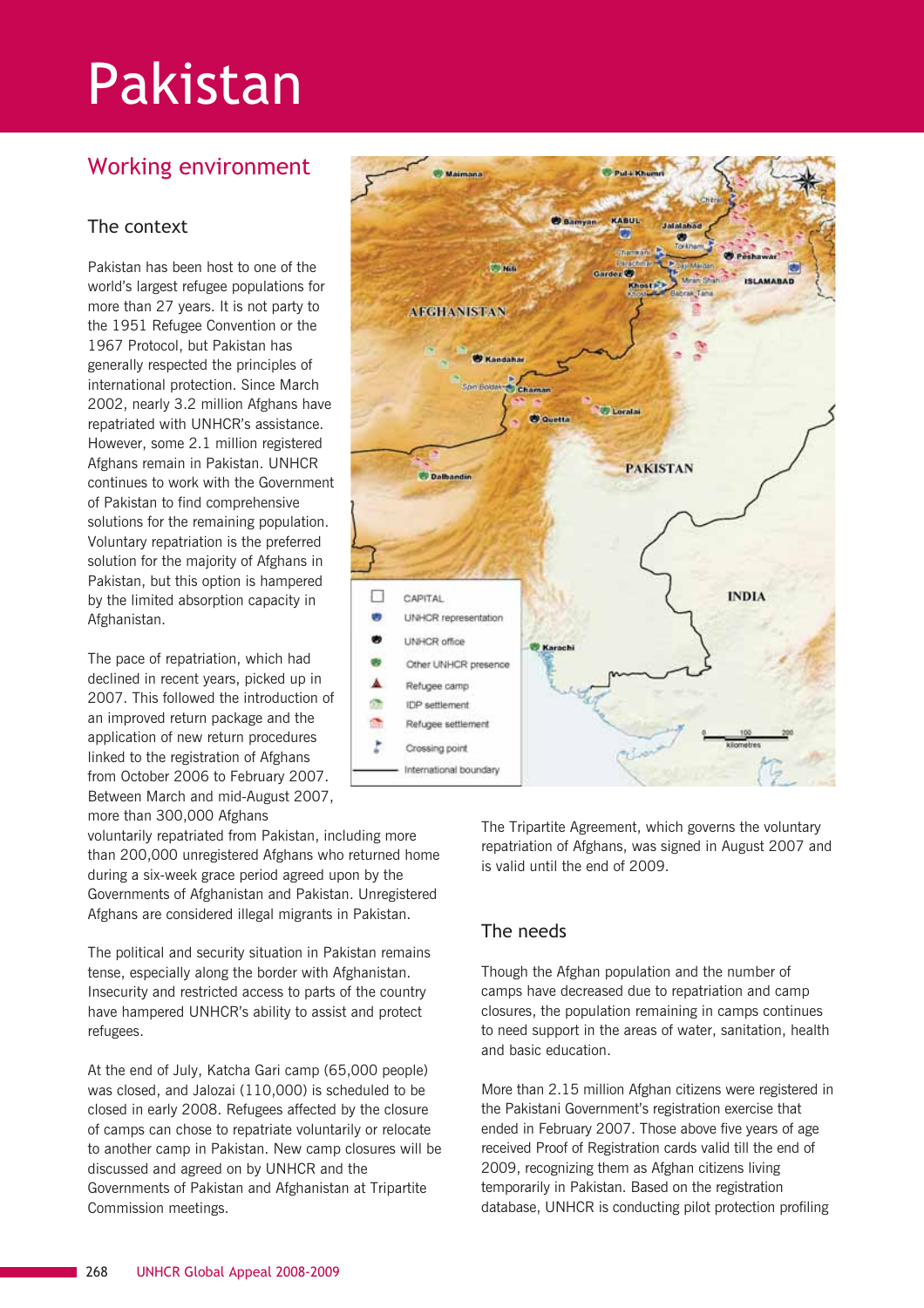exercises to identify individuals with specific needs, those needing continued international protection, and those who may or may not be able to return to Afghanistan. This information will allow governments, UNHCR and its partners to seek solutions for different groups. UNHCR is also identifying camps for closure and consolidation.

The Refugee Affected and Hosting Areas (RAHA) initiative aims to promote co-existence by rehabilitating refugees-hosting areas and upgrading facilities to benefit both the Afghan and Pakistani communities. In 2007, pilot projects were implemented in the health sector, while the UN Development Programme began assessing environmental and livelihood needs in affected areas.

#### **Total requirements** 2008: USD 18,374,173

2009: USD 18,884,942

# Main objectives

- Provide international protection and durable solutions to refugees and asylum-seekers.
- Identify people of concern to UNHCR within the registered Afghan population and develop and implement a strategy for durable solutions.
- Develop comprehensive solutions for refugees and a regional policy framework on Afghan displacement and migration issues. Promote adoption and implementation of the latter by all concerned stakeholders.
- Ensure the inclusion of refugee affected and hosting areas and Afghan populations in the national development agenda and area development programmes supported by other UN agencies and the UN "Delivering as One" initiative.
- Take coordinated action to close camps and consolidate services, with emphasis on a community-based approach to address the specific needs of vulnerable populations.

# Key targets for 2008 and 2009

- Some 540,000 (regional planning figure) Afghans from Pakistan and the Islamic Republic of Iran repatriate voluntarily.
- An estimated 1,000 refugees with specific protection needs are resettled.
- The RAHA initiative is integrated into the UN "Delivering as One" initiative.

## Strategy and activities

The focus of UNHCR's intervention is shifting from traditional humanitarian assistance to protection. Targeted interventions will be based on profiling of the Afghans who were issued a Proof of Registration card. In addition, a countrywide network of Advice and Legal Aid Centres (ALAC) has been providing Afghans with information on legal matters and the situation in their country of origin. These centres also render free legal aid and help build the capacity of the local authorities in refugee law and increase their awareness of the voluntary repatriation programme. The ALACs are instrumental in seeking remedies for Afghans arrested under the Foreigners Act.

UNHCR provides community-based humanitarian assistance to nearly one million Afghans living in 85 camps, mainly focusing on the provision of education, health and water. Traditional care and maintenance activities will be gradually phased out as services for Afghans are integrated into the national agenda. In the short term, UNHCR is sponsoring pilot RAHA projects to improve health services, benefiting both the local and host communities. The Office is also focusing on strengthening the refugee community's involvement in health care, HIV and AIDS, education, and water management.

| <b>Planning figures</b>   |               |                            |                                        |                            |                                        |                            |                                        |  |  |  |
|---------------------------|---------------|----------------------------|----------------------------------------|----------------------------|----------------------------------------|----------------------------|----------------------------------------|--|--|--|
| <b>Type of population</b> | <b>Origin</b> | <b>Jan 2008</b>            |                                        | Dec 2008 - Jan 2009        |                                        | Dec 2009                   |                                        |  |  |  |
|                           |               | <b>Total</b> in<br>country | Of whom<br>assisted by<br><b>UNHCR</b> | <b>Total in</b><br>country | Of whom<br>assisted by<br><b>UNHCR</b> | <b>Total in</b><br>country | Of whom<br>assisted by<br><b>UNHCR</b> |  |  |  |
| Refugees $1$              | Afghanistan   | 1,000,000                  | 1,000,000                              | 900,000                    | 900,000                                | 750,000                    | 750,000                                |  |  |  |
| Asylum-seekers            | Afghanistan   | 2,500                      | 2,500                                  | 5,000                      | 5,000                                  | 10,000                     | 10,000                                 |  |  |  |
| Others of concern         | Afghanistan   | 1,150,000                  | 1,150,000                              | 1,050,000                  | 1,050,000                              | 900,000                    | 900,000                                |  |  |  |
| <b>Total</b>              |               | 2,152,500                  | 2,152,500                              | 1,955,000                  | 1,955,000                              | 1,660,000                  | 1,660,000                              |  |  |  |

<sup>1</sup> The number of refugees is an estimation. According to a Government and UNHCR registration exercise completed in February 2007, some 2.15 million Afghans were registered and are considered of concern to UNHCR. Of these, an estimated 976,000 live in camps and some 1,176,000 outside camps, some of whom may be refugees but receive no assistance from UNHCR except access to facilitated voluntary repatriation. The refugee figure is currently under review.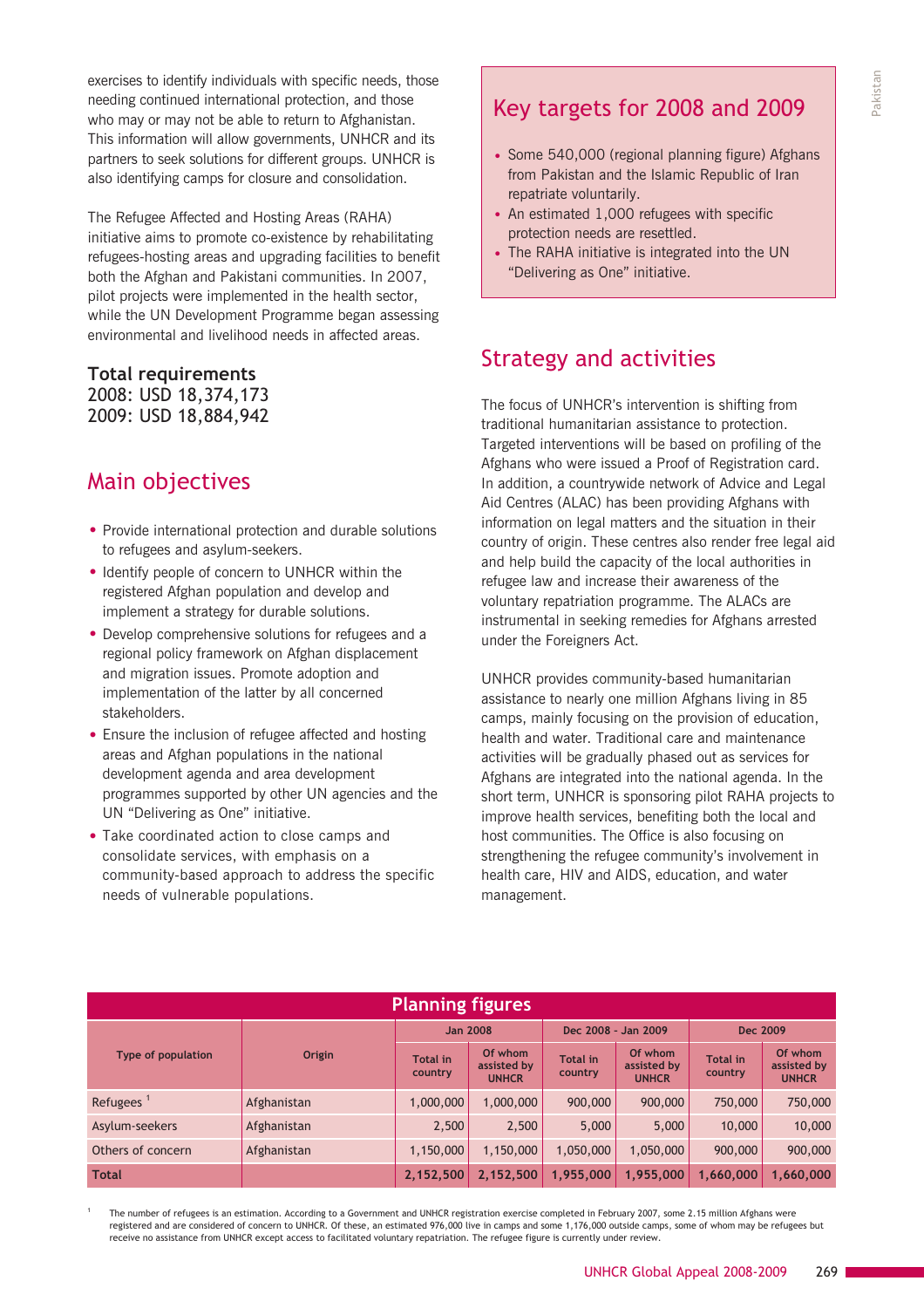

UNHCR staff process an unregistered Afghan repatriating from the Hayatabad UNHCR repatriation centre, Peshawar.

Networks for the prevention of sexual and gender-based violence are in place to coordinate all the relevant actors providing support in this area. The networks cover training, development of a shared database and referral mechanisms at the camp level. They also include a tracking system within UNHCR.

UNHCR is advocating for more investment in areas of high potential for return in Afghanistan and for a framework linking Pakistan and Afghanistan that covers border control, visa and entry systems, seasonal labour migration, management of legal and illegal migration, asylum systems, refugee assistance and returns.

## **Constraints**

The deteriorating security situation in the border areas and restrictions on access are of great concern to UNHCR, as they may result in the secondary displacement of Afghans and the displacement of Pakistanis, as well as jeopardizing assistance operations and the safe return of Afghans. The lack of infrastructure and jobs in Afghanistan hinders sustainable return, and may discourage Afghans living in Pakistan from leaving. Furthermore, bilateral tensions between Pakistan and Afghanistan may reduce the asylum space for Afghans.

# Organization and implementation

#### UNHCR presence

|                          | 2008           | 2009 |  |
|--------------------------|----------------|------|--|
| <b>Number of offices</b> | $\overline{3}$ |      |  |
| <b>Total staff</b>       | 166            | 166  |  |
| International            | 23             | 23   |  |
| <b>National</b>          | 137            | 137  |  |
| <b>UNVs</b>              | 5              | 5    |  |
| <b>JPOs</b>              | 1              |      |  |

## Coordination

The Ministry of States and Frontier Regions (SAFRON) continues to be UNHCR's main government interlocutor. As Pakistan is one of the pilot countries for UN reform, the UN Country Team is developing joint programmes through five thematic working groups related to the Millennium Development Goals. Refugees have been identified as a cross-cutting issue and all UN agencies and the Government must commit to giving due consideration to refugee matters when formulating and implementing development programmes.